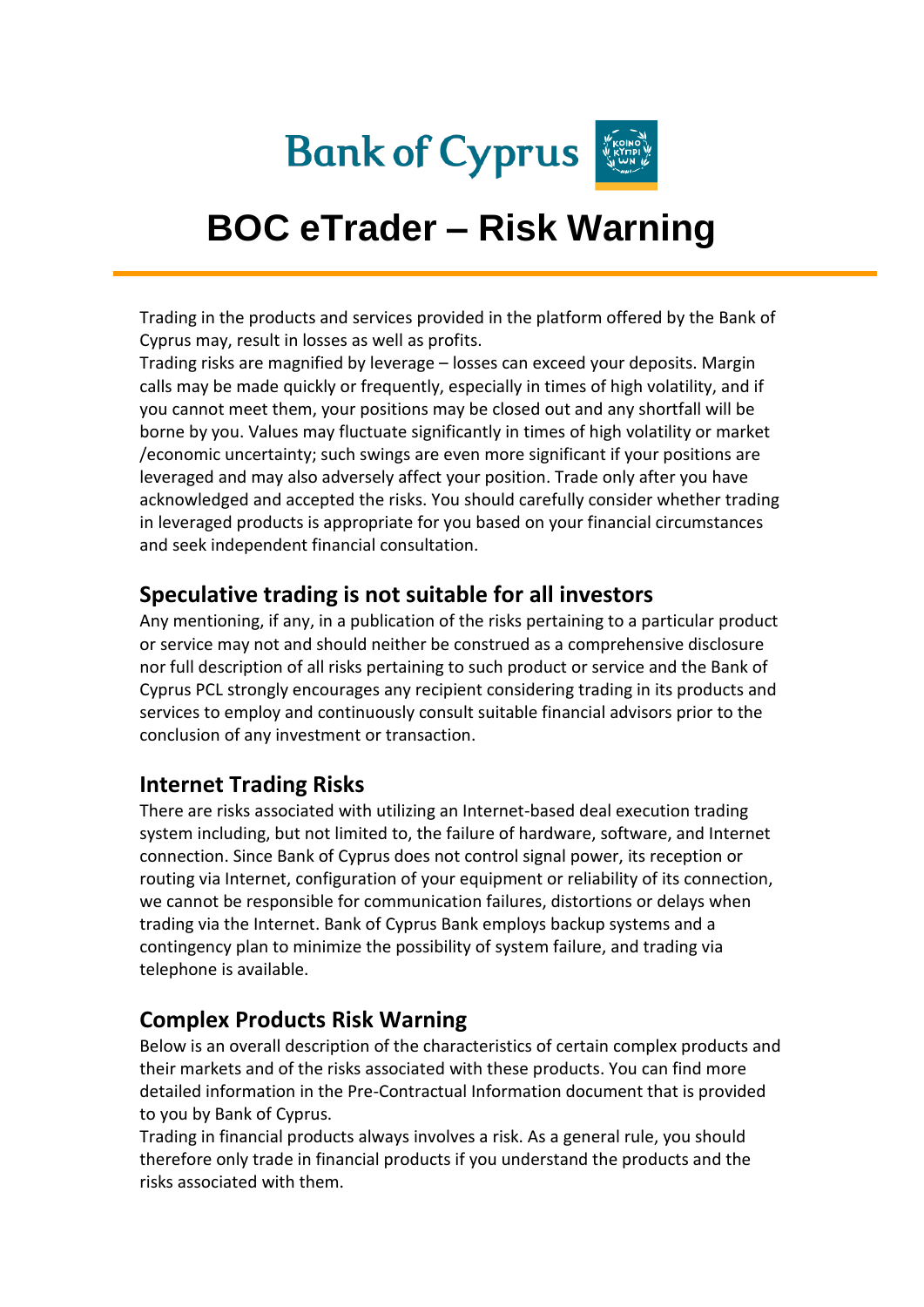

## **Foreign exchange trading (FOREX)**

When trading in foreign exchange, the investor speculates in the development of the price of one currency relative to another, where one is sold and the other is purchased. By way of example, an investor may sell British pounds (GBP) against the US dollar (USD) if he expects that the USD will increase relative to the GBP. Foreign exchange is traded as a margin product, which means that you can invest more money than is available in your account by borrowing money from Bank of Cyprus. Foreign exchange may be traded as FX Spot, FX Forward or FX Options. FX Spot is the purchase of one currency against the sale of another for immediate delivery. FX Forward transactions are settled on an agreed date in the future at prices which are agreed on the date of the transaction. FX Forward trading involves an obligation to make the transaction at the agreed price on the settlement date. The currency exchange market is the world's largest financial market with 24 hour trading all working days. It is characterised, among other things, by a relatively low profit margin compared to other products. A high profit is therefore subject to a large trading volume, which is achieved for instance by margin trading as described above. When trading in foreign exchange, a gain net of costs, such as commission and spread, realised by one market player will always be offset by another player's loss. Foreign exchange transactions are always made with Bank of Cyprus as counterparty and Bank of Cyprus transmits price quotes obtained by the bank's service provider, Saxo Bank A/S , which are provided on the basis of prices that can be obtained in the market. This means that your gain or loss is not offset by a loss or gain on the part of Bank of Cyprus as Bank of Cyprus always hedge its risks with other counterparties.

As foreign exchange is margin traded, allowing you to take a larger position than you would otherwise be able to, based on your funds with Bank of Cyprus, a relatively small negative or positive market movement can have a significant effect on your investment. Foreign exchange trading therefore involves a relatively high level of risk. This makes the potential gain quite high, even if the deposit is relatively small. If your total exposure on margin trades exceeds your deposit, you risk losing more than your deposit.

#### **Futures**

Futures trading involve speculating on the price of a specific underlying asset going up or down in the future. A future gives the holder a standardised obligation to either buy or sell the underlying asset at a specified price at a certain date in the future. The underlying asset may, for instance, be raw materials, agricultural produce or financial products. Depending on the nature of the future, the asset either has to be settled for the price difference or by actual delivery at the settlement date. Futures are always traded on margin (see "Foreign exchange trading" above). Futures are always traded in a regulated market, either by direct trading in the stock exchanges' trading systems, or by reporting of transactions.

As futures are margin traded, allowing you to take a larger position than you would otherwise be able to, based on your funds with Bank of Cyprus, a relatively small